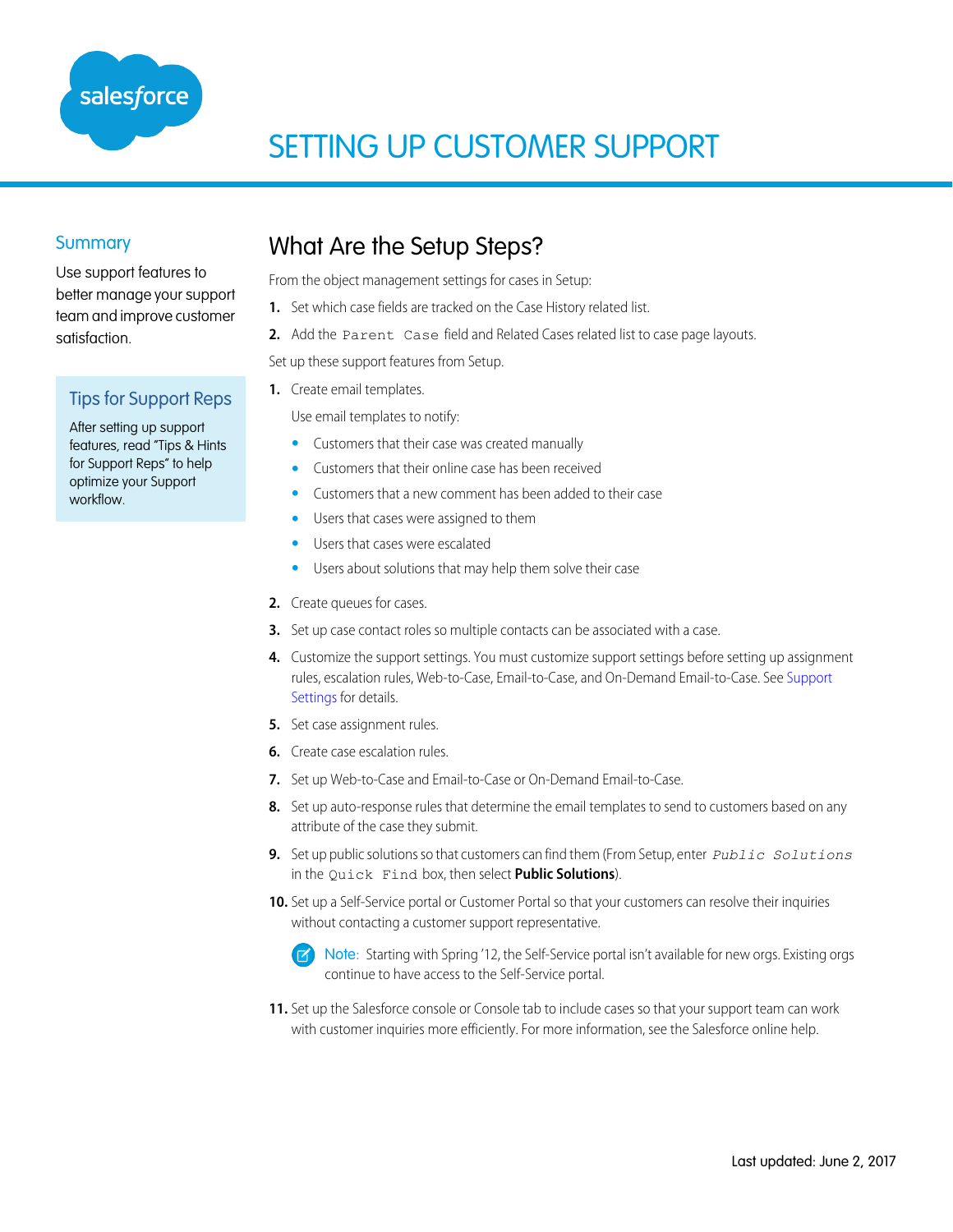#### **Queues**

- **•** You can create your queues based on service level, product expertise, or other criteria.
- **•** When creating a queue, complete the Queue Email with an address to use for all notification email messages, for example, when a case is automatically assigned to a queue.
- **•** For every new queue, a queue list view is automatically added to the Cases tab, allowing you to see all cases in the queue.
- **•** Support representatives can accept cases from any queue.

### Web-to-Case & Email-to-Case

- **•** Web-to-Case generates an HTML form to post on your company's website to capture your customers' inquiries.
- **•** Email-to-Case lets you capture customers' email as cases.
- **•** Your active assignment rule determines how these cases are distributed as they are received.
- **•** Auto-response rules determine which email to send to customers when they submit a case.

# Assignment and Escalation Rules

#### **Case Assignment Rules**

- **•** Case assignment rules automatically route cases to users or queues.
- **•** Notifying users or queues when cases are assigned to them works best for organizations with a small caseload. With a larger caseload, customer support representatives can receive email notifications only when cases are escalated.

#### **Case Escalation Rules**

- **•** With case escalation rules, you can automatically escalate cases with certain criteria if they are still open after a specific period of time.
- **•** You can choose to notify a user and/or reassign the case, or just mark the case as escalated.
- **•** Salesforce periodically checks for open cases that match an escalation rule entry.

#### **How Rules Work**

- **•** You can have one active assignment rule and one active escalation rule at a time. Each rule is an umbrella for multiple rule entries.
- **•** Cases are processed through the assignment or escalation rule entries in order. When a case matches the rule entry criteria, that entry is applied.
- <span id="page-1-0"></span>**•** The last entry should catch cases that do not meet other criteria.

# Support Settings

Support settings act as your control panel for automated support features. You can access these settings from Setup by entering *Support Settings* in the Quick Find box, then selecting **Support Settings**.

- **•** For Default Case Owner, choose a queue or user as the owner of cases that fail to meet the criteria in your assignment rule entries. If you want the person notified when a case is assigned to him or her, select the Notify Default Case Owner checkbox.
- For Record Type Setting, select how record types should be assigned when applying assignment rules.
- **•** For Automated Case User, select a user to list for all automated actions in the Case History related list.
- Select a Case Creation Template to automatically notify customers that their case was created. This is for manually-created cases, not Web-to-Case, Email-to-Case, or On-Demand Email-to-Case, so use the contact merge fields for personalization. If the suggested solutions feature is enabled, use the {!Case\_Suggested\_Solutions} merge field to include solutions that may help the user resolve a case.
- **•** Select a Case Assigned Template to notify a user or queue that a case was assigned to them by another user.
- Select a Case Close Template to automatically notify customers that their case has been closed.
- **•** Select Enable Case Comment Notification to Contacts to specify whether contacts who are not Self-Service portal users can receive an email notification when a case comment has been modified or added to a case. If you choose this option, click the Case Comment Template lookup field and select the email template for these email notifications.